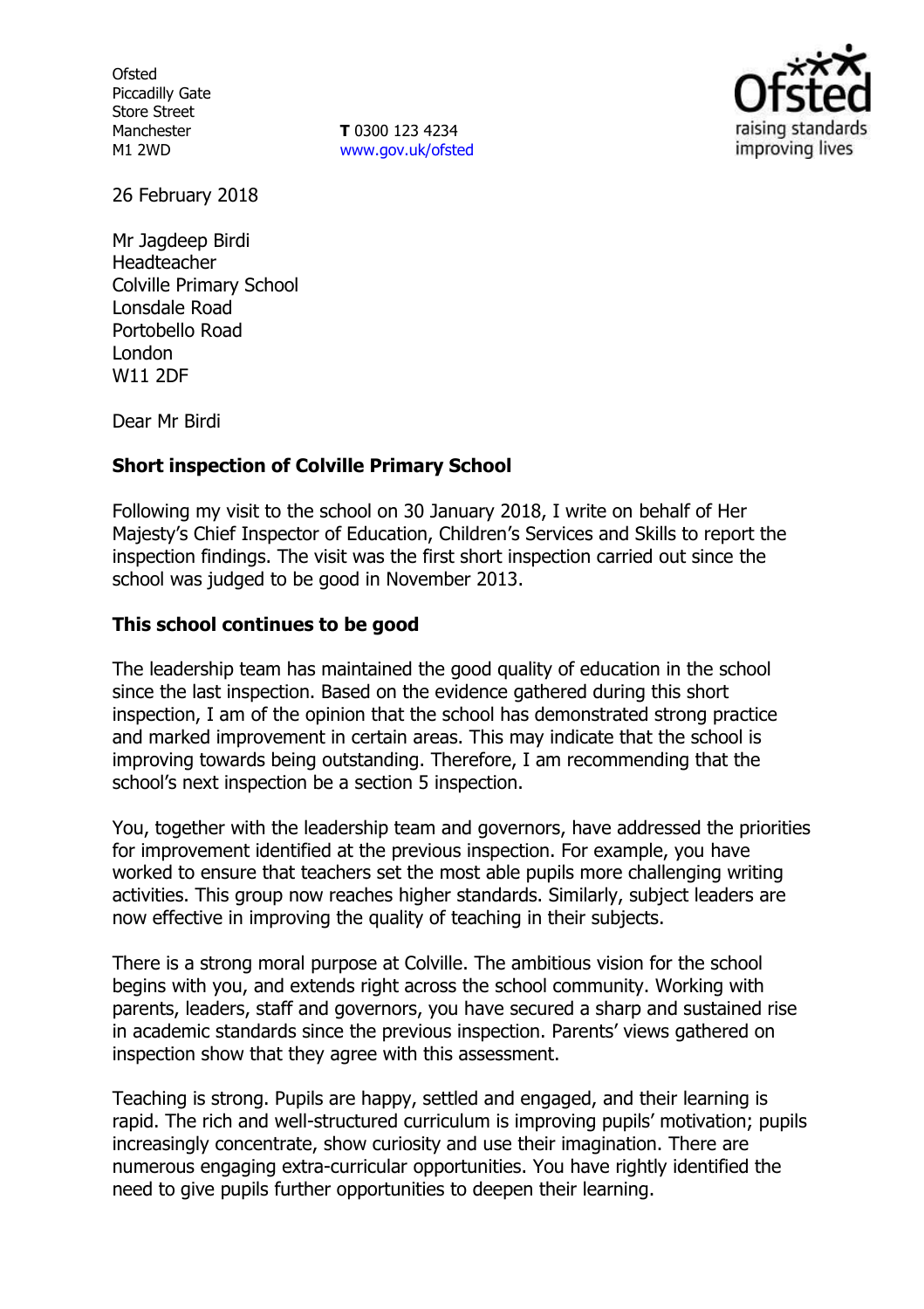

Pupils' attainment is high at the end of Year 6. In the phonics reading check at key stage 1, more pupils reach the expected standard compared with the national average.

Pupils who join the school part way through their primary education benefit from the high-quality nurturing and support that staff provide. The frequent new arrivals in school settle very quickly because pupils at the school are welcoming and friendly.

# **Safeguarding is effective.**

The leadership team has ensured that all safeguarding arrangements are fit for purpose and records are detailed and of high quality. Staff support pupils' wellbeing meticulously. Leaders work with outside agencies and liaise with them quickly in order to secure strong support for pupils and their families. Leaders manage concerns sensitively and effectively. Staff have secure knowledge and understanding of current safeguarding guidance and procedures. Pre-employment checks on adults working at the school meet statutory requirements. Staff training is up to date and their safeguarding practice is effective. Governors carry out appropriate checks on safeguarding during the school year.

There is a culture of vigilance where pupils' welfare is actively promoted. Pupils are listened to, and they feel safe.

## **Inspection findings**

- $\blacksquare$  The first focus for this inspection was to evaluate the effectiveness of strategies to improve teaching and learning. We agreed upon this because standards have risen sharply since the last inspection. You suggested that this is the result of improvements to teaching and learning.
- I visited classes together with you, the deputy head and senior leaders. We found strong teaching of literacy, including reading, mark-making and phonics. This has enabled the great majority of pupils to catch up quickly from typically low starting points. All pupils, regardless of starting points, make substantial and sustained progress in writing and reading.
- Teaching is ambitious. Teachers use questioning skilfully and ensure that pupils are challenged continuously. Teachers are determined that every pupil should achieve well. Pupils concentrate, try hard and work well together.
- Leaders of subjects understand that their role is to support colleagues to secure consistency and high-quality teaching in their subjects. As a result of this effective support, teaching across all subjects is consistently strong.
- A particular strength is teachers' use of assessment information to identify where pupils may be at risk of not achieving their potential. Leaders have developed the way that teachers check pupils' progress since the last inspection. As a result, pupils receive extra support where required. This support is highly effective so that pupils catch up quickly.
- Finally, the inspection focused on the quality and breadth of the curriculum and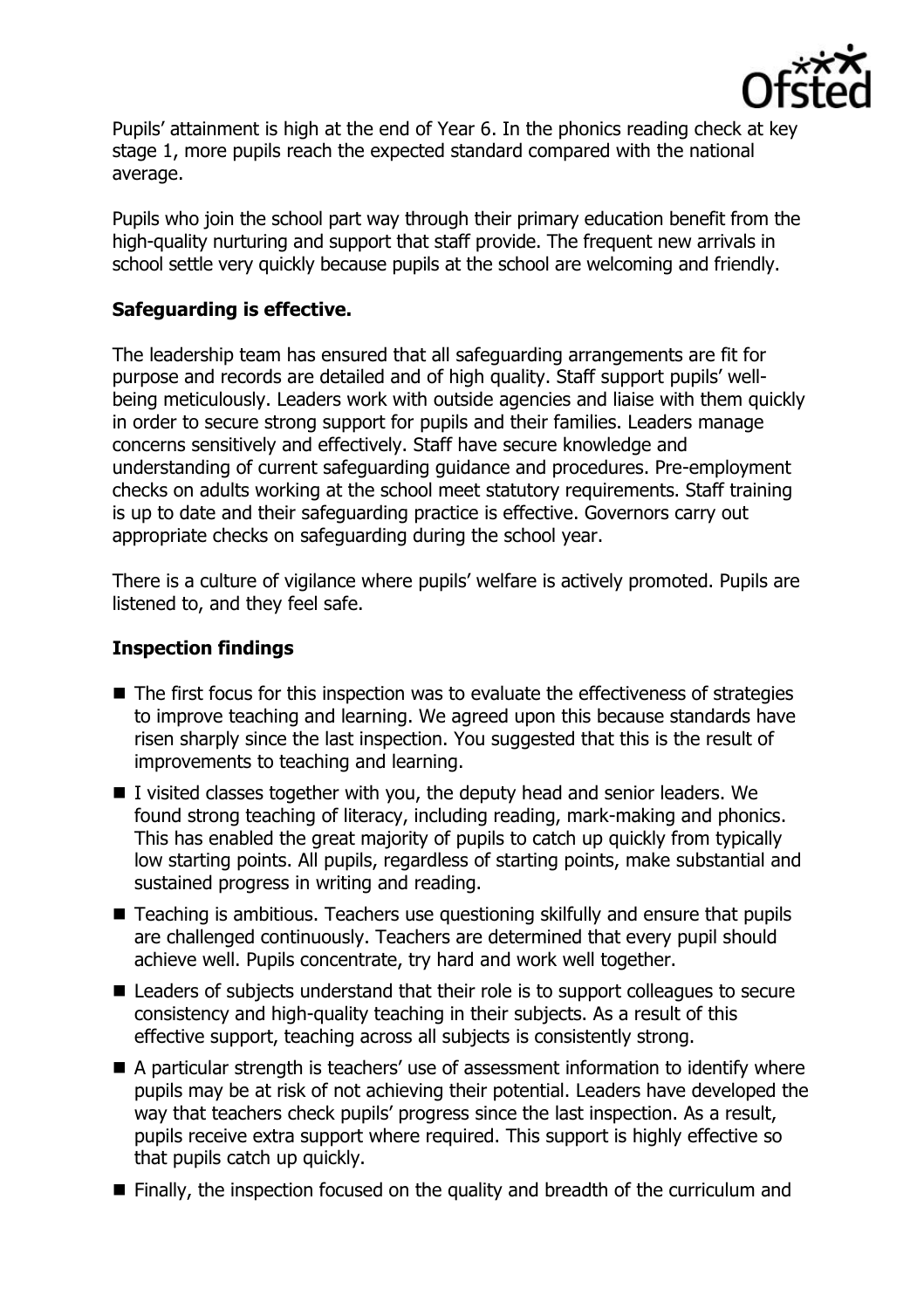

how it adds value to pupils' learning and their wider experiences. We agreed that I would look at the improvements to the curriculum made since the last inspection.

- Governors are aware of the need for the school to offer all pupils an outlet where they can excel. Through governors' support and involvement, the curriculum, particularly in creative aspects such as dance, music and art, has greatly expanded.
- **Pupils' workbooks and displays around the school and in classrooms reflect a** wide-ranging and stimulating curriculum. Topics include the Stone Age, medieval invaders and kings, the study of great artists, for example Claude Monet, and learning French. Pupils are also offered the chance to learn a musical instrument, and take-up rates for this are high. Leaders ensure that these activities are pursued at depth. This gives pupils the opportunity to deepen their knowledge and understanding. For example, in studies of earthquakes pupils consider the effects on people and communities and use real examples, like the recent earthquakes in Iran.
- Leaders also ensure that a rich and varied range of extra-curricular clubs is on offer, including, for example, Spanish cooking and wallball, as well as numerous school journeys. The pupils told me that going on educational visits with their friends were 'one of the best things about Colville'.
- There is a deep-rooted and successful emphasis on continual improvement in teaching, learning and in the curriculum. These features are now strong. You recognise that this presents further opportunities for teachers to develop more ways of deepening pupils' learning.

## **Next steps for the school**

Leaders and those responsible for governance should ensure that:

 $\blacksquare$  the quality of teaching and learning continues to improve rapidly so that pupils have the broadest possible range of opportunities to deepen their learning.

I am copying this letter to the chair of the governing body, the regional schools' commissioner and the director of children's services for Kensington and Chelsea. This letter will be published on the Ofsted website.

Yours sincerely

Martin Roberts **Ofsted Inspector**

## **Information about the inspection**

The inspector carried out the following activities during the inspection: